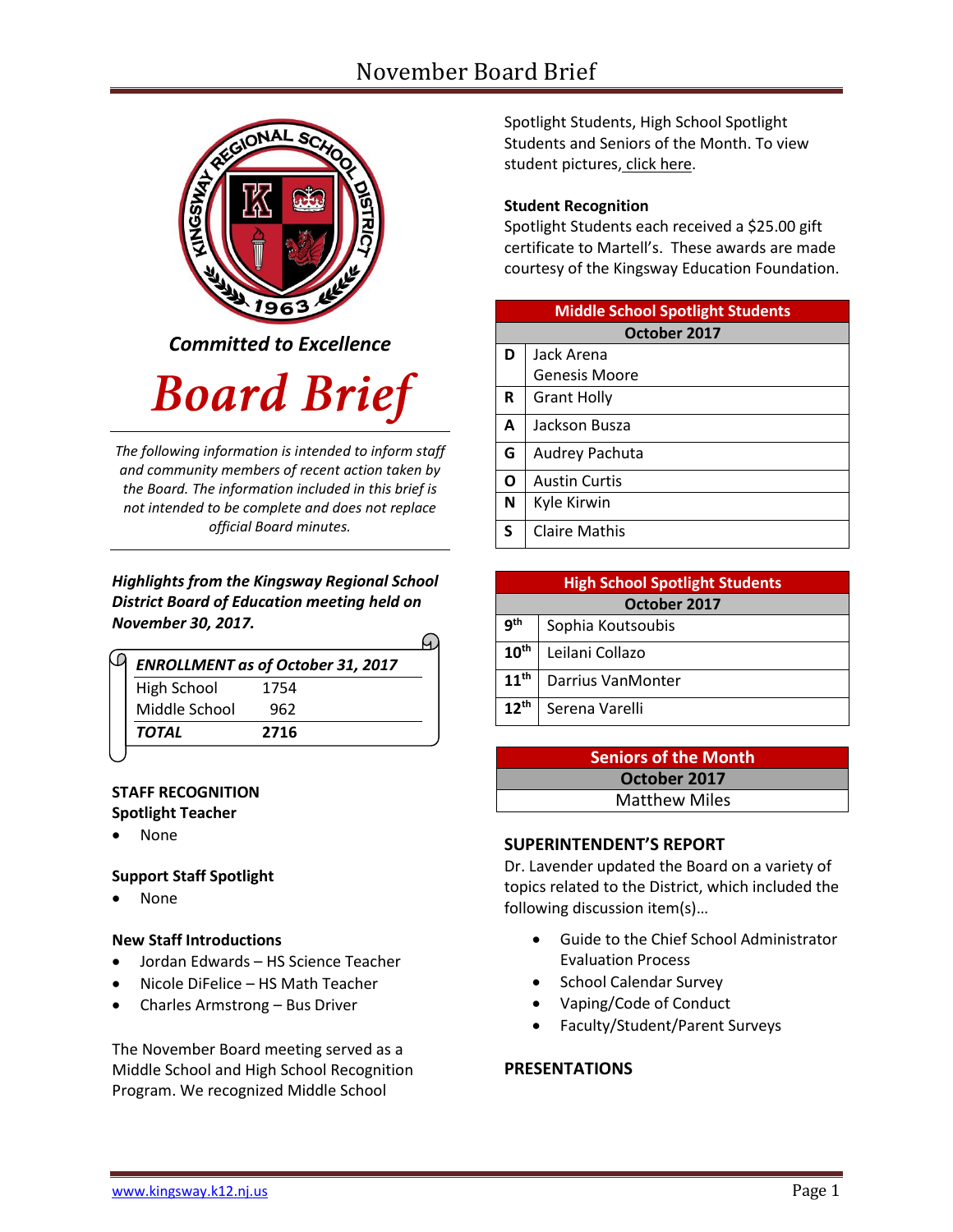- Data Update Mr. Rosenheim and Mrs. Calandro
- 2016 2017 Comprehensive Annual Financial Report – Mr. Holt
- $\bullet$  Kingsway Dragon Carving Mrs. Matthias

#### **ATTENDANCE SUMMARY**

*2017-2018 Monthly Average % of Students in Attendance for* October*:*

| 2017-2018 Monthly Average %<br>of Students in Attendance |          |                                  |                            |  |  |
|----------------------------------------------------------|----------|----------------------------------|----------------------------|--|--|
| Grade<br>Level                                           | Oct<br>℅ | 2017-<br>2018<br>YTD<br>Avg<br>℅ | Past<br>6 Year<br>Avg<br>% |  |  |
| 7                                                        | 97.6     | 97.4                             | 95.4                       |  |  |
| 8                                                        | 97.2     | 97.1                             | 94.8                       |  |  |
| <b>Total MS</b><br>Average                               | 97.4     | 97.3                             | 95.1                       |  |  |
| 9                                                        | 95.7     | 96.0                             | 94.7                       |  |  |
| 10                                                       | 95.8     | 96.2                             | 94.0                       |  |  |
| 11                                                       | 95.1     | 96.2                             | 93.1                       |  |  |
| 12                                                       | 94.3     | 96.4                             | 92.0                       |  |  |
| <b>Total HS</b><br>Average                               | 95.2     | 96.2                             | 93.4                       |  |  |
| <b>District</b><br>Average                               | 96.3     | 96.7                             | 94.2                       |  |  |

#### **PERSONNEL**

**District Employment**

- Resignation:
	- Dave Zeck (Maintenance)
- Non-Certified Staff:
	- Jonathan Hooley (Custodian)
- Schedule "B":
	- Various positions were approved.
- Substitute:
	- Joseph Murray (Substitute Custodian)
- Leave of Absence:

• Donna Selfridge (Bus Driver)

#### **High School Employment**

- Certified Staff:
	- Daniel Murray (History Teacher)
- Schedule "B":
	- Various positions were approved.
- Substitute:
	- Tara Pridy (LTS Special Education Teacher)
	- Rory Watkins (LTS Special Education Teacher)
- Leave of Absence:
	- Lauren Smith (Chemistry Teacher)

#### **Middle School Employment**

- Resignation:
	- Donna Berkauzer (Secretary)
- Schedule "B":
	- Various positions were approved.
- Substitute:
	- Anthony Siravo (LTS Science Teacher)
- Leave of Absence:
	- Amanda Leto (Italian Teacher)

#### **FUNDRAISERS**

- **12/6/2017 to 12/20/2017 Cultures Club.** The Cultures Club will be collecting food and donations. The food and donations will support local families in need.
- **12/11/2017 to 12/15/2017 Choir.** The Choir will be selling Candy Grams. The funds will support the choir trips.
- **12/16/2017 to 2/28/2018 Boys Basketball Team.** The Boys Basketball Team will be selling concession stand items at home games. The funds will support sprit wear for the team.
- **12/16/2017 to 2/28/2018 Girls Basketball Team.** The Girls Basketball Team will be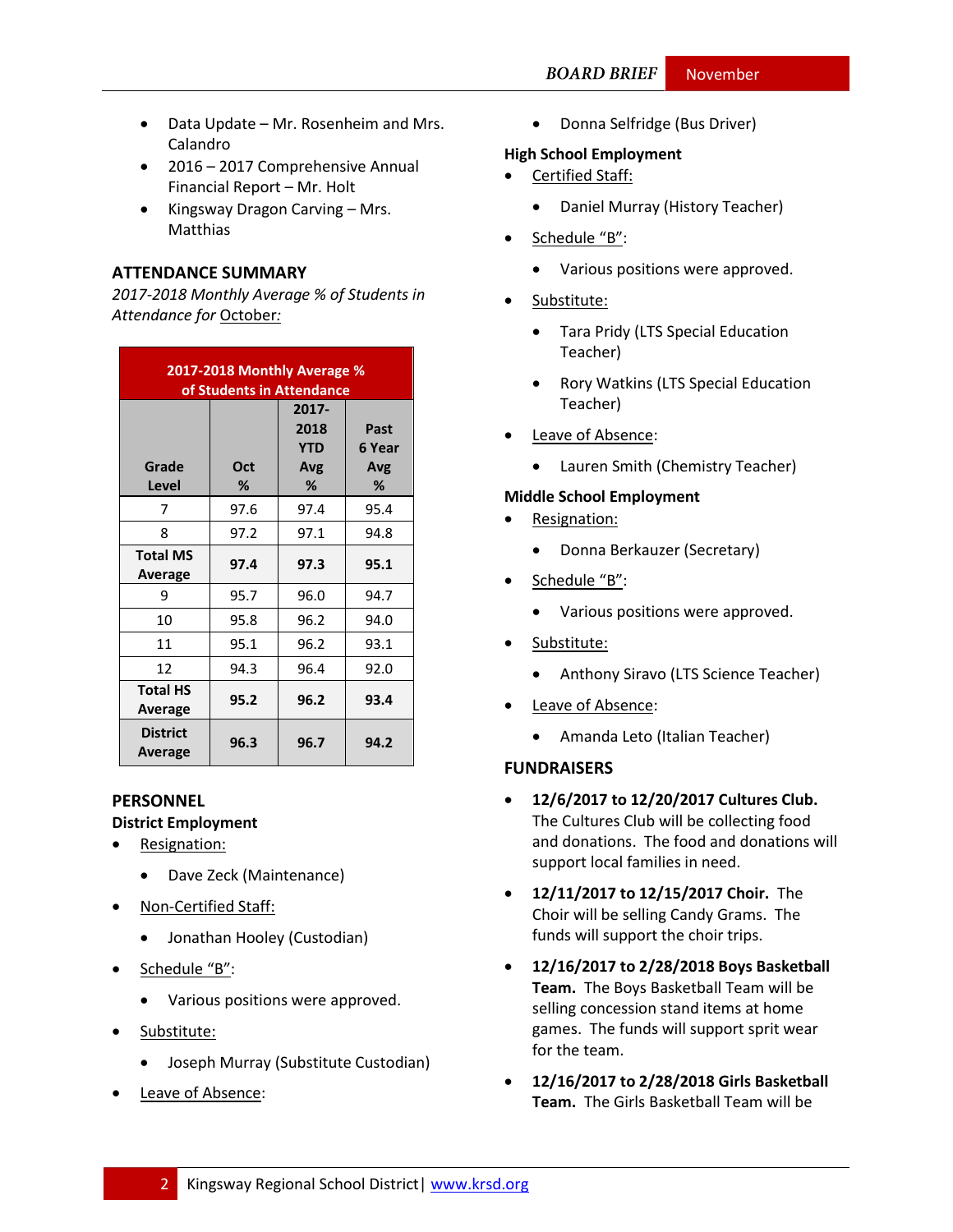selling concession stand items at home games. The funds will support the end of the year events.

- **1/13/2018 Student Council.** The Student Council will be collecting donations. The funds will be donated to charities of their choosing.
- **1/13/2018 Student Council.** The Student Council will be selling Mr. Kingsway Tickets. The funds will support student council events.
- **1/15/2018 to 1/19/2018 Habitat for Humanity.** The Habitat for Humanity is hosting a penny war between teachers and students. The funds collected will be used for building materials for the Gloucester Country H4H.
- **2/23/2018 National Art Honor Society.** The National Art Honor Society will be selling soup. The funds collected will be donated to the South Jersey Food Bank.
- **3/5/2018 and 3/6/2018 Renaissance Program.** The Renaissance Program will hold a March Madness basketball Tournament. The funds collected will support the Renaissance Program.
- **5/25/2018 National Art Honor Society.** The National Art Honor Society will be selling paintings and baskets. The funds collected will be used for art supplies and field trips.

#### **FIELD TRIPS/ASSEMBLIES**

- **12/11/2017–** The Student Council will be traveling to the State Student Council Interview Meeting.
- **12/13/2017 –** The High School SURE group will be traveling to the Deptford Mall to assist students in becoming familiar with the community and life after graduation.
- **12/13/2017 –** The Middle School SURE group will be traveling to the Deptford Mall to assist students in becoming familiar with the community and life after graduation.
- **12/15/2017 to 12/17/2017 –** The Wrestling Team will be traveling to the Beast of the East Wrestling Tournament.
- **12/16/2017 –** The Habitat for Humanity Club will be traveling to a house build.
- **12/19/2017 –** The Student Council will be traveling to Head Start to perform an outreach to local children.
- **1/9/2018 and 1/31/2018.** The Honors English and Creative Writing classes will be traveling to Samuel Mickle School to work closely with third graders on an original book.
- **1/9/2018.** DECA will be traveling to the Southern Regional Blue Conference to participate in a Regional DECA Competition.
- **1/10/2018.** The Student Council will be traveling to the TCNJ Winter Convention.
- **1/13/2018 to 1/14/2018 –** The Wrestling Team will be traveling to the Escape the Rock Tournament.
- **1/17/2018.** The Young Authors and Art students will be traveling to Samuel Mickle School to work closely with third graders on an original book.
- **1/20/2018** The Habitat for Humanity Club will be traveling to a house build.
- **1/22/2018** The SURE group will be traveling to Rowan University for training to be college and career ready.
- **2/7/2018**  The Mock Trail Group will be traveling to the Southern Regional Mick Trail Championship.
- **2/15/2018**  The Jazz Band will be traveling to Rowan University for a Jazz Festival.
- **2/17/2018**  The Habitat for Humanity Club will be traveling to a house build.
- **2/23/2018 to 2/24/2018 –** The Wrestling Team will be traveling to Regions Wrestling Tournament.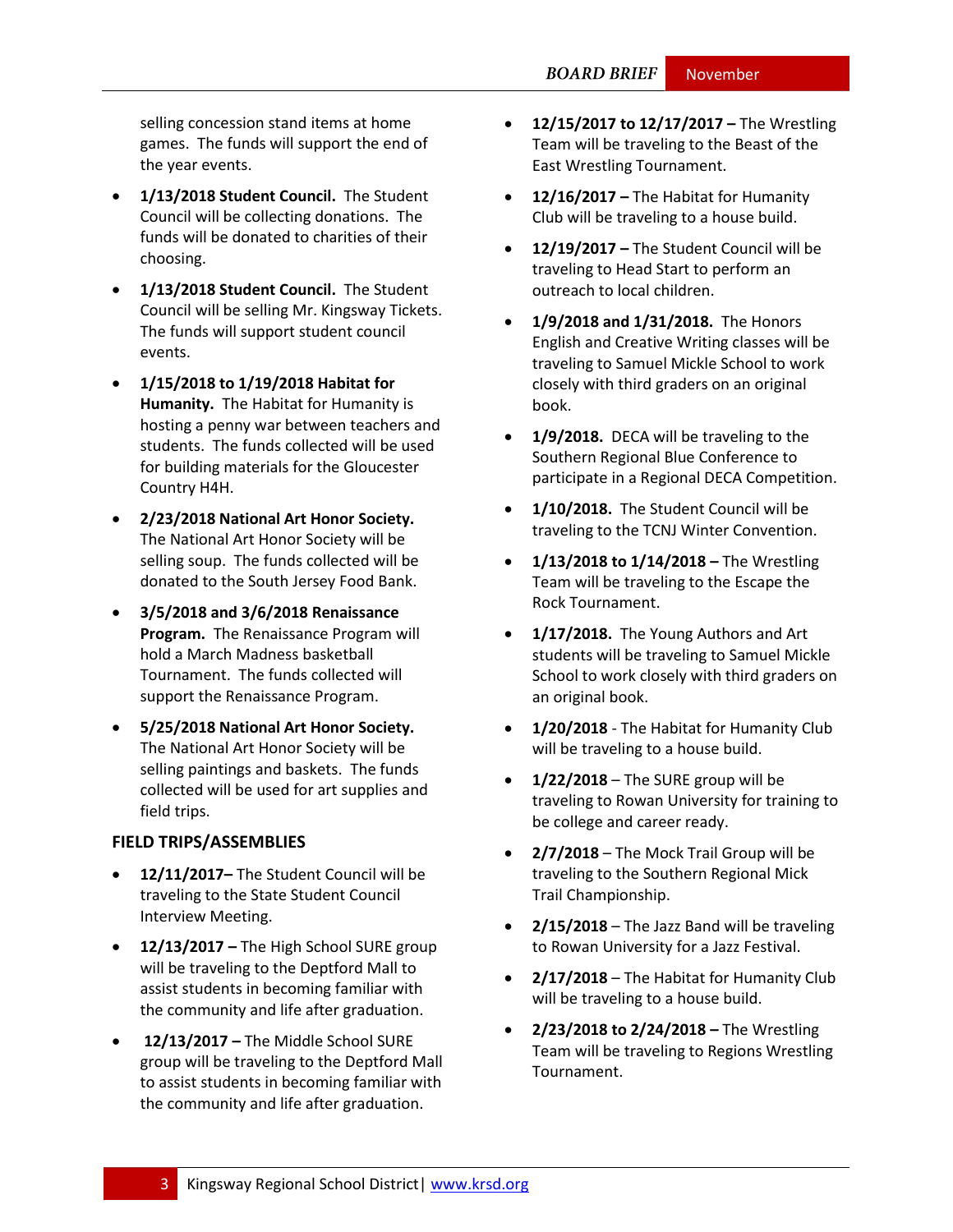- **3/1/2018 to 3/4/2018 –** The Wrestling Team will be traveling to the State Tournament.
- **3/15/2018** The SURE group will be traveling to Rowan University for a SURE Summit.
- **3/17/2018 –** The Habitat for Humanity Club will be traveling to a house build.
- **4/12/2018 –** The Student Council will be traveling to Head Start to perform a community service project.
- **4/17/2018** The Wildlife Club, Animal Science, AP Bio and Environmental Club will be traveling to the Philadelphia Zoo.
- **4/20/2018 to 4/21/2018**  The Boys Volleyball Team will be traveling to the Rhode Island Invitational.
- **4/21/2018**  The Habitat for Humanity Club will be traveling to a house build.
- **5/19/2018**  The Habitat for Humanity Club will be traveling to a house build.
- **5/19/2018**  The Band will be traveling to Six Flags for a performance.
- **5/21/2018**  The Foreign Language Club will be traveling to the United Nations.
- **5/28/2018**  The Photo Club and Art Club will be travailing to the National Gallery of Art in Washington DC.
- **5/30/2018**  The AP Art History class will be traveling to the Museum of Art in NYC.
- **5/30/2018**  The AP Physics 1 and 2 will be traveling to Six Flags to explore real world physics.
- **5/30/2018**  The Student Council will be traveling to Six Flags for the NJASC Convention.
- **6/1/2018**  The Art Honor Society will be traveling to Grounds for Sculpture in Hammonton, NJ to view famous outdoor sculptures.
- **6/8/2018**  The Middle School Choir will be traveling to Kutztown University and Dorney Park.
- **7/2/2018 to 7/11/2018**  The French 3 to 5AP will be traveling to France.
- **Between 12/2017 to 6/2018 -** The Community Based Instruction will be travelling to the following places to become familiar with their community and to be better prepared for life.
	- Rowan College
	- Gloucester County Institute of **Technology**
	- Timberline Shopping Center
	- ERIC
- **12/8/2017** The Peer Facilitators will be traveling to High Elevations to receive training to help student deal with interpersonal conflicts.

#### **RESEARCH PROJECT(S)**

None

#### **EMERGENCY DRILLS/CALLS**

| School/     | Iime            | <b>Drill</b>      |
|-------------|-----------------|-------------------|
| <b>Date</b> |                 |                   |
| <b>HS</b>   | Start: 12:56 PM | Precautionary     |
| 10/2/2017   | End: $01:01$ PM | Lockdown          |
| НS          | Start: 09:20 AM | Precautionary     |
| 10/27/2017  | End: 09:26 AM   | Lockdown          |
| НS          | Start: 12:01 PM | <b>Fire Drill</b> |
| 10/31/2017  | End: $12:06$ PM |                   |
| MS.         | Start: 01:45 PM | <b>Fire Drill</b> |
| 10/13/2017  | End: 01:52 PM   |                   |
| MS.         | Start: 07:35 AM | Evacuation        |
| 10/27/2017  | End: 07:58 AM   | Drill (Stage 1    |
|             |                 | & 2)              |
| HS and MS   | Start: 07:00 AM | <b>School Bus</b> |
| 10/24/2017  |                 | Emergency         |
|             |                 | Evacuation        |
|             |                 | Drill             |

#### **[POLICY](http://www.straussesmay.com/seportal/Public/DistrictPolicyTOC.aspx?id=f0cc945ef3894b8d9ad5f87d948ca425&PolicyID=)**

The Board recommended the following for **FIRST** reading for revisions and/or adoption.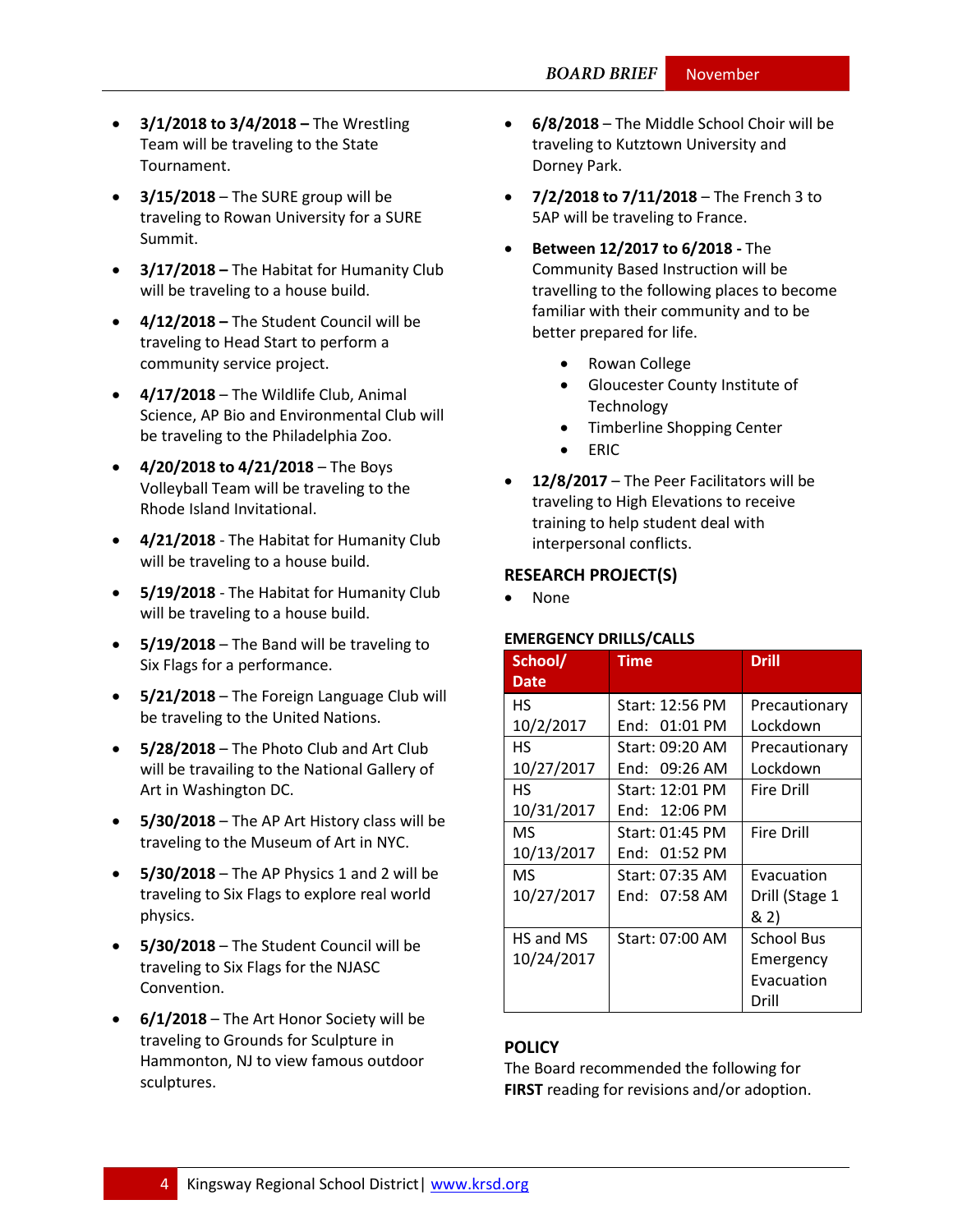None

The Board recommended the following for **SECOND** reading for revisions and/or adoption.

• None

#### **PROGRAMS**

The Board approved the following programs:

2017 – 2018 Winter Activities Schedule

#### **SCHOLARSHIPS**

None

## **OUT OF DISTRICT/TWILIGHT PLACEMENT**

The Board approved the following out of district/twilight placement:

#### Out of District Placement

| <b>Placement</b>           | <b>Cost</b>  | <b>Dates</b>  |
|----------------------------|--------------|---------------|
| <b>Burlington County</b>   | \$41,963.00  | $9/6/2017 -$  |
| <b>Special Services</b>    |              | 6/19/2018     |
| <b>School District</b>     |              |               |
| <b>Bankbridge Career</b>   | \$30,240.00  | $11/1/2017 -$ |
| Center                     |              | 6/30/2018     |
| <b>Bankbridge South</b>    | \$60,120.00* | $9/1/2017 -$  |
| <b>Auditory Impairment</b> |              | 6/30/2018     |
| Program                    |              |               |
| <b>Bankbridge North</b>    | \$31,000.00  | 11/13/2017    |
|                            |              | $-6/30/2018$  |

\*Previously BOE approved at different rate

#### **BUSINESS, FACILITIES & FINANCE**

- **The Board approved the Board Secretary's Report and Bill List.**
- **Receipt and Acceptance of Student Activity and Athletic Account Financial Reports.** The Board accepts as filed the Middle School, High School and Athletic financial reports for the period ending October 31, 2017.
- **Comprehensive Maintenance Plan.** The Board authorized the submission of the

District's 2018-2019 Comprehensive Maintenance Plan (CMP).

- **FURever as Friends Agreement.** The Board approved an agreement with FURever As Friends Inc., for pet therapy for the 2017- 2018 school year.
- **Change Order Request.** The Board approved the change of order request for the Kingsway Regional High School domestic hot water replacement project.
- **Sending Tuition Student.** The Board approved the tuition contract for the following:

**Student:** 8 th grade student **Tuition:** \$11,730.00 **Resource Room:** \$3,240.00 **Total:** \$14,970.00

- **•** Salem County YMCA Agreement. The Board approved an agreement with Salem County YMCA to use their facility for swim practices on December 2, 9, 16, 30, 2017 and January 6, 13, 2018. The cost of the six practices is \$960.00.
- **2017 – 2018 GCIT Tuition.** The Board approved the tuition contract with Gloucester County Vocational-Technical School District for the 2017 -2018 school year. The cost per enrolled student is \$2,340.00 per month.
- **Physical Therapist Agreement.** The Board approved an agreement with Tamera Siner to provide physical therapy student services beginning December 1, 2017 through June 30, 2018 at a cost of \$60.00 per hour.
- **2016 – 2017 CAFR.** The Board accepted the Comprehensive Annual Financial Report (CAFR) for the fiscal year ended June 30, 2017 and related documents for submission to the Executive County Superintendent of Schools.
- **2017 – 2018 KRSD Middle School Student Handbook.** The Board approved the updated 2017 – 2018 KRSD Middle School Student Handbook.